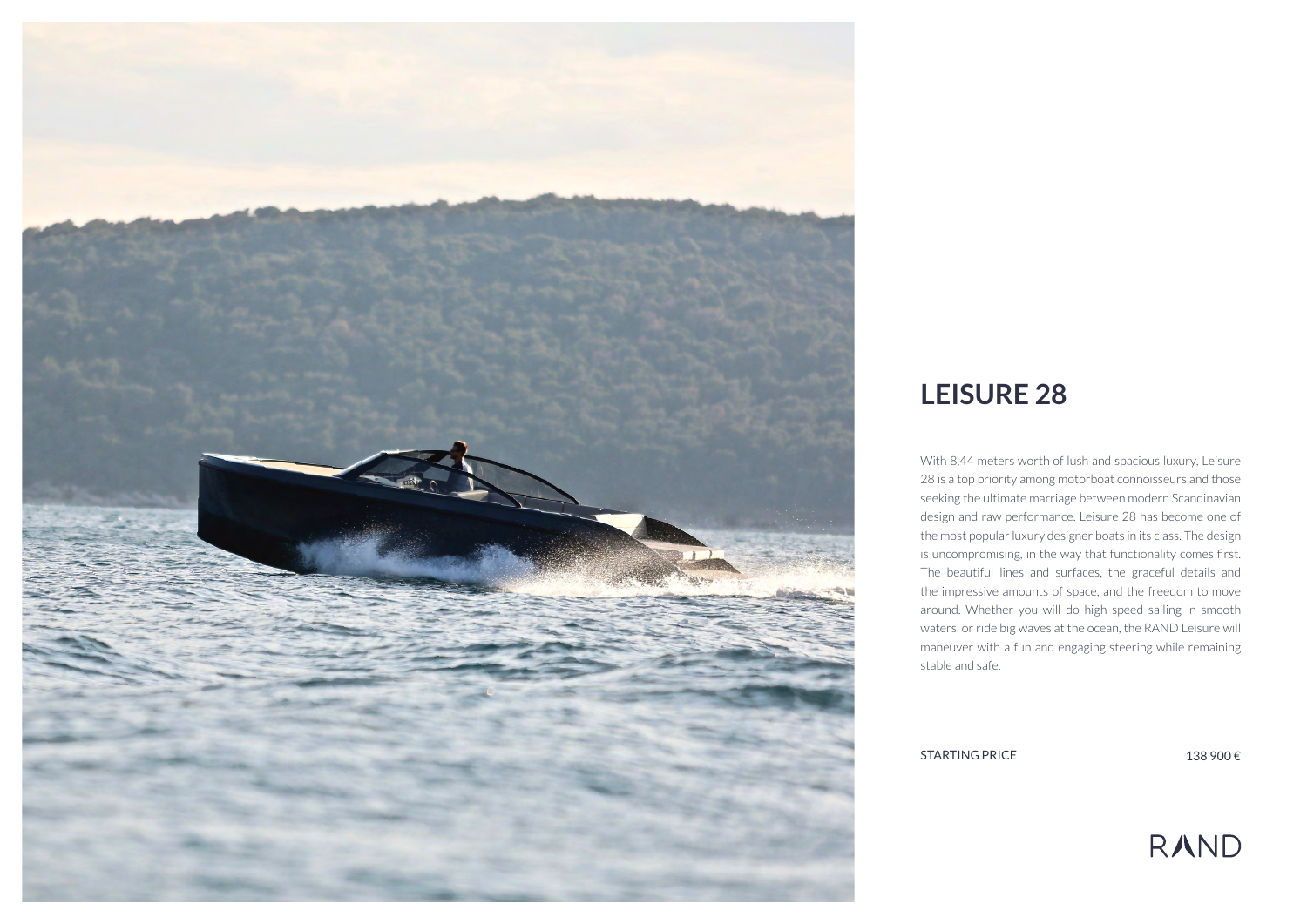

#### BRIEF INTRODUCTION

**General:** Leisure 28 is modern luxury inside but with a tough, protective exterior. The spacious cockpit and its up to 12 passengers are sheltered safely behind the tinted windshield, built around a frame of stainless steel with a practical round grab-rail for safety, and an opening to the spacious foredeck through the practical windshield hatch.

**Lightweight construction:** The lightweight construction is fundamental for a boat. We use materials developed from recycled plastics and biobased hybrids to optimize the environmental impact and create the best possible solution. The RAND Leisure consumes significantly less than traditional boats and will be the environmentally friendly choice within the watersport boat-category even if choosing a gasoline engine.

**Spacious sun lounge:** Leisure 28 invites everyone onto a platform of relaxation with an excessively well appropriated layout where the large triple aft sun lounge, expandable oversize u-sofa, full kitchen and 2-split door toilet make up the cockpit, and the spacious 2 person luxury cabin make up the lower deck.

**Cabin with the queen size bed:** As an integral part of the ultimate luxury provided onboard the RAND Leisure's naturally illuminated cabin holds a queen size bed for two persons when staying overnight.

#### $\mu$  LEISURE 28 2/4

#### PROPULSION SYSTEMS EUR AND THE UNIVERSE EUR AND THE UNIVERSE EUR AND THE UNIVERSE EUR AND THE UNIVERSE ENTITY OF THE USE OF THE USE OF THE USE OF THE USE OF THE USE OF THE USE OF THE USE OF THE USE OF THE USE OF THE USE OF

#### E-Drive 105 kW incl. 47 kWh Inboard Lithium Battery Electric Mercury SeaCore™ Saltwater Protection System Inboard Power 229,900.- 140,900.- 199,900.- 3,200.- E-Drive 180 kW incl. 86 kWh Inboard Lithium Battery Electric Mercury F 300 Outboard Power E-Drive 250 kW incl. 117 kWh Inboard Lithium Battery Electric 259,900.- Mercruiser 6.2L-350 HP Bravo 3 Inboard Power Mercury Diesel 3.0L-270 HP Bravo X3 Inboard Power 138,900.- 151,900.-

#### COLOR OPTIONS

| Grey Sky (RAL 7037) or Pebble White (RAL 9003) Gel Coat | (Standard) |
|---------------------------------------------------------|------------|
| Macadamia Upholstery (Silvertex 122-0001)               | (Standard) |
| Black Fender List                                       | (Standard) |
| Grey Fender List                                        | $180 -$    |
| Custom Silvertex Upholstery                             | $900 -$    |
| Custom Diamond Stitched Leather Upholstery              | $1.900 -$  |
| Custom Gel Coat                                         | $1.900 -$  |

**Model year 2022 prices.** Valid until June 30th 2022. The specifications of the models herein are not contractual. We reserve the right to modify the specifications of our models without prior notice. Prices exclude cradling, shipping and freight insurance which can be quoted in offer or upon first down payment.

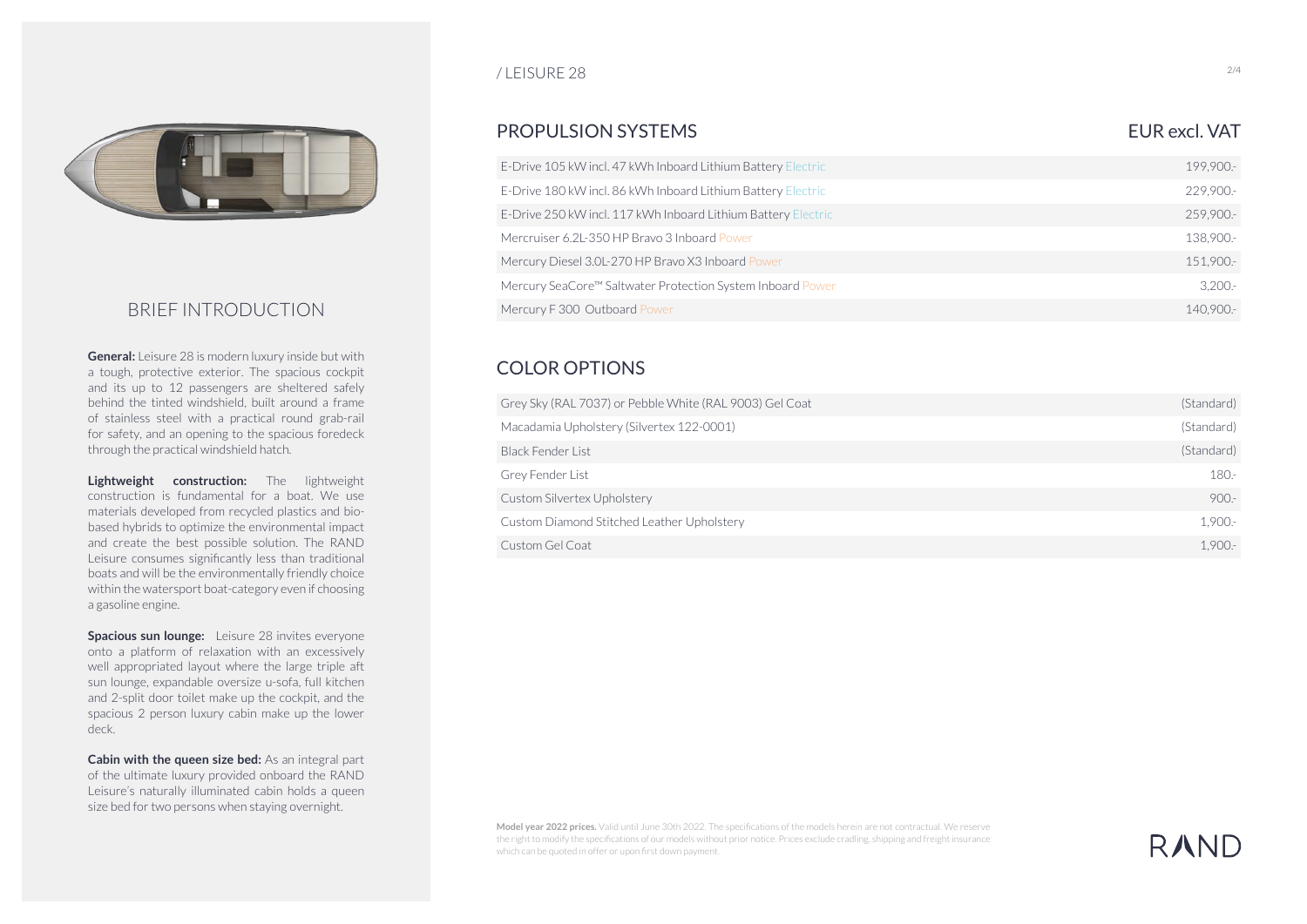#### DECK EQUIPMENT DECK EQUIPMENT EUR excl. VAT EUR excl. VAT

| <b>EUR excl. VAT</b> |  |
|----------------------|--|
|                      |  |
|                      |  |

| 4x Retractable Stainless Steel Mooring Cleats                   | (Standard) | <b>Bimini Top</b>                               |  |
|-----------------------------------------------------------------|------------|-------------------------------------------------|--|
| 2x Stainless Steel Mooring Cleats w. Fairleads in Anchor Locker | (Standard) | Upgrade to Real Teak Deck in Cockpit & Foredeck |  |
| Self-Draining System in Cockpit and Anchor Locker               | (Standard) | T-Top (available in 2022)                       |  |
| Electric and Manual Bilge Pump                                  | (Standard) |                                                 |  |
| Fire Extinguisher                                               | (Standard) | <b>CABIN &amp; TOILET EQUIPMENT</b>             |  |
| Waterski and Wakeboard Locker in Aft.                           | (Standard) |                                                 |  |
| Windscreen with Large Diameter Handrails                        | (Standard) | Large Double Berth w. Two Storage Shelfs        |  |
| 52 mm Rubber Fender List w. Stainless Steel Joint Cap           | (Standard) | Porta-Pottie Toilet                             |  |
| Faux Teak Deck in Cockpit & Foredeck                            | (Standard) | Cabin & Toilet LED Mood Lighting                |  |
| Extra Large Swim Platform with Swimladder                       | (Standard) | Upgrade to Electric Toilet & Holding Tank       |  |
| Convertible Aft Sunbed                                          | (Standard) |                                                 |  |
| LED Navigation and Position Light                               | (Standard) |                                                 |  |
| Bow Tow Eye                                                     | (Standard) | <b>KITCHEN EQUIPMENT</b>                        |  |
| Flagpole & Mount                                                | 180.-      | 3x Lockers w. Shelves                           |  |
| Watersports Hook                                                | $240 -$    | Upgrade to Foldable Dining Table                |  |
| Anchor & Rope                                                   | 590 .-     | Deluxe Pressurized Water System (Requires Elect |  |
| Transom Shower w. Freshwater Tank                               | 780 -      | Deluxe Refrigerator                             |  |
| Fenders & Mounts                                                | 890 .-     | 2nd Deluxe Refrigerator                         |  |
| Aft Sunsail (Requires Bimini Top)                               | 890 .-     |                                                 |  |
| Cockpit LED Mood Lighting                                       | 1,050.-    | PILOT POSITION                                  |  |
| Underwater Lights                                               | $1,260-$   |                                                 |  |
| Premium Swimladder                                              | $1,300.$ - | Helm Seats Convertible into Full U-Sofa         |  |
| Anti-Fouling Paint                                              | 1,480 .-   | Sports Steering Wheel and Antiglare Carbonfiber |  |
| Wakeboard Pole                                                  | 1,680 .-   | Raymarine Axiom 7" Touch Screen and Operation   |  |
| Sunsail                                                         | 1,980 .-   | Stereo System                                   |  |
| <b>Boat Cover</b>                                               | 2,180.     | 2 X 90 Ah battery                               |  |
|                                                                 |            |                                                 |  |

**Model year 2022 prices.** Valid until June 30th 2022. The specifications of the models herein are not contractual. We reserve the right to modify the specifications of our models without prior notice. Prices exclude cradling, shipping and freight insurance which can be quoted in offer or upon first down payment.

| (Standard) | Bimini Top                                      | $2.260 -$ |
|------------|-------------------------------------------------|-----------|
| (Standard) | Upgrade to Real Teak Deck in Cockpit & Foredeck | 2.700.-   |
| (Standard) | T-Top (available in 2022)                       | $9.800 -$ |

### CABIN & TOILET EQUIPMENT

| Large Double Berth w. Two Storage Shelfs  | (Standard) |
|-------------------------------------------|------------|
| Porta-Pottie Toilet                       | (Standard) |
| Cabin & Toilet LED Mood Lighting          | $950 -$    |
| Upgrade to Electric Toilet & Holding Tank | $2.990 -$  |

#### KITCHEN EQUIPMENT

| 3x Lockers w. Shelves                                                      | (Standard) |
|----------------------------------------------------------------------------|------------|
| Upgrade to Foldable Dining Table                                           | 1.280.-    |
| Deluxe Pressurized Water System (Requires Electric Toilet & Holding Tanks) | $1.790 -$  |
| Deluxe Refrigerator                                                        | 1.820.-    |
| 2nd Deluxe Refrigerator                                                    | $3.640 -$  |

## PILOT POSITION

| Helm Seats Convertible into Full U-Sofa                   | (Standard) |
|-----------------------------------------------------------|------------|
| Sports Steering Wheel and Antiglare Carbonfiber Dashboard | (Standard) |
| Raymarine Axiom 7" Touch Screen and Operational Gauges    | (Standard) |
| Stereo System                                             | (Standard) |
| 2 X 90 Ah battery                                         | (Standard) |